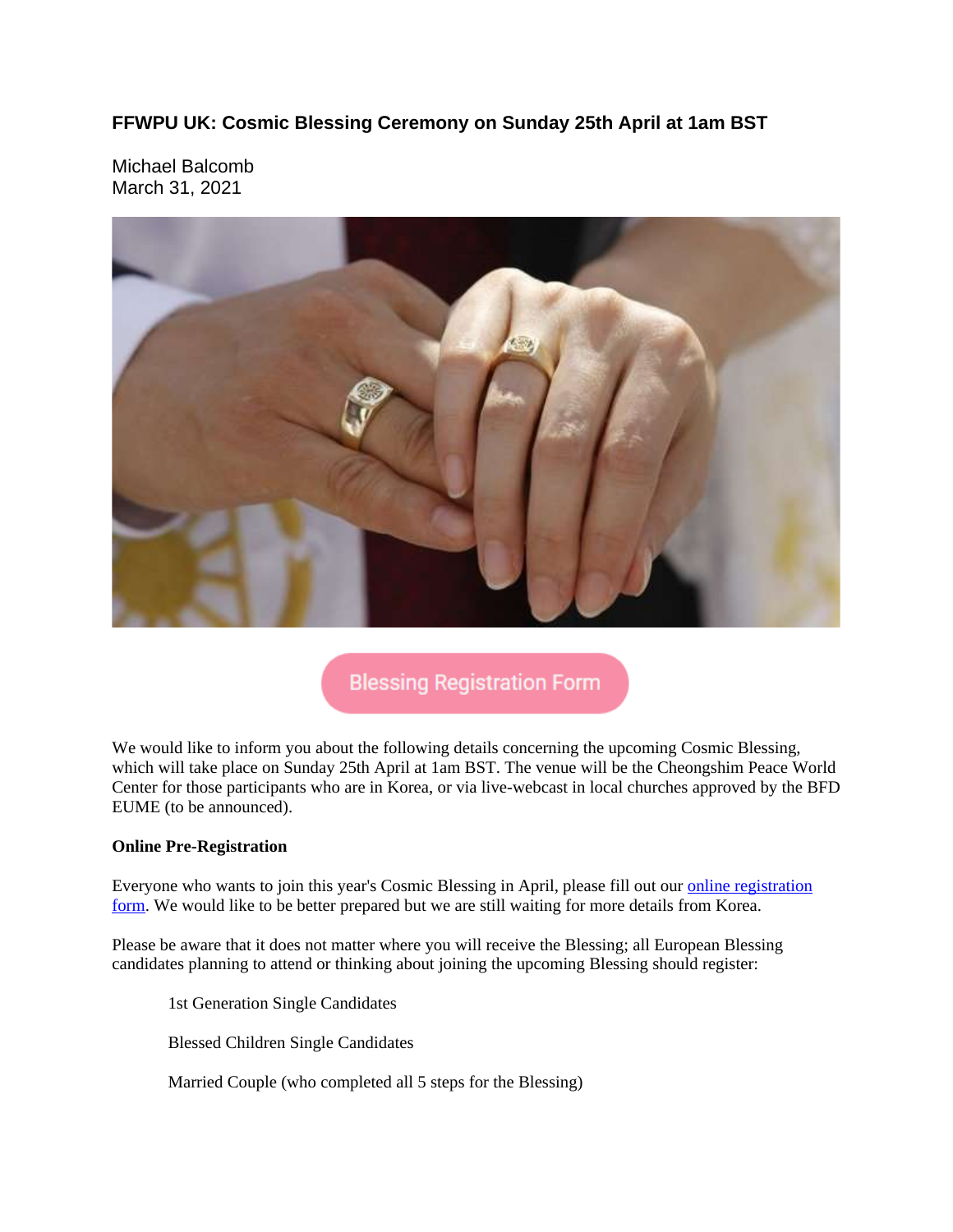#### More information will follow after the registration.

#### REGISTRATION DEADLINE: 4th April 2021!

#### **Special Grace**

There will be no Special Grace offered by True Parents at this Blessing. We did not receive any further information regarding this matter.

#### **Workshop for all Candidates registered for the Cosmic Blessing**

We will offer a mandatory workshop for all candidates who are registered for the upcoming Blessing in April 2021. Please save the date for Friday 9th April (evening), and 10th and 11th April. More details will follow.

#### **Qualification for all Candidates**

Please remember only qualified candidates who have completed the Blessing Application in time and received approval from the EUME Blessed Family Department will be able to attend the Blessing. Please make sure to complete your Blessing Application and send in or upload all your documents.

Please follow the link for further information on the qualifications:

Qualifications for 1st Generation and Married Couples: bfedeu,org/application-1g/

Qualifications for Blessed Children: bfedeu,org/blessing-preparation/blessed-children/forms-2g/

If you have any further questions, please feel free to contact us: **bfdeume@** gmail,com

Website: bfedeu,org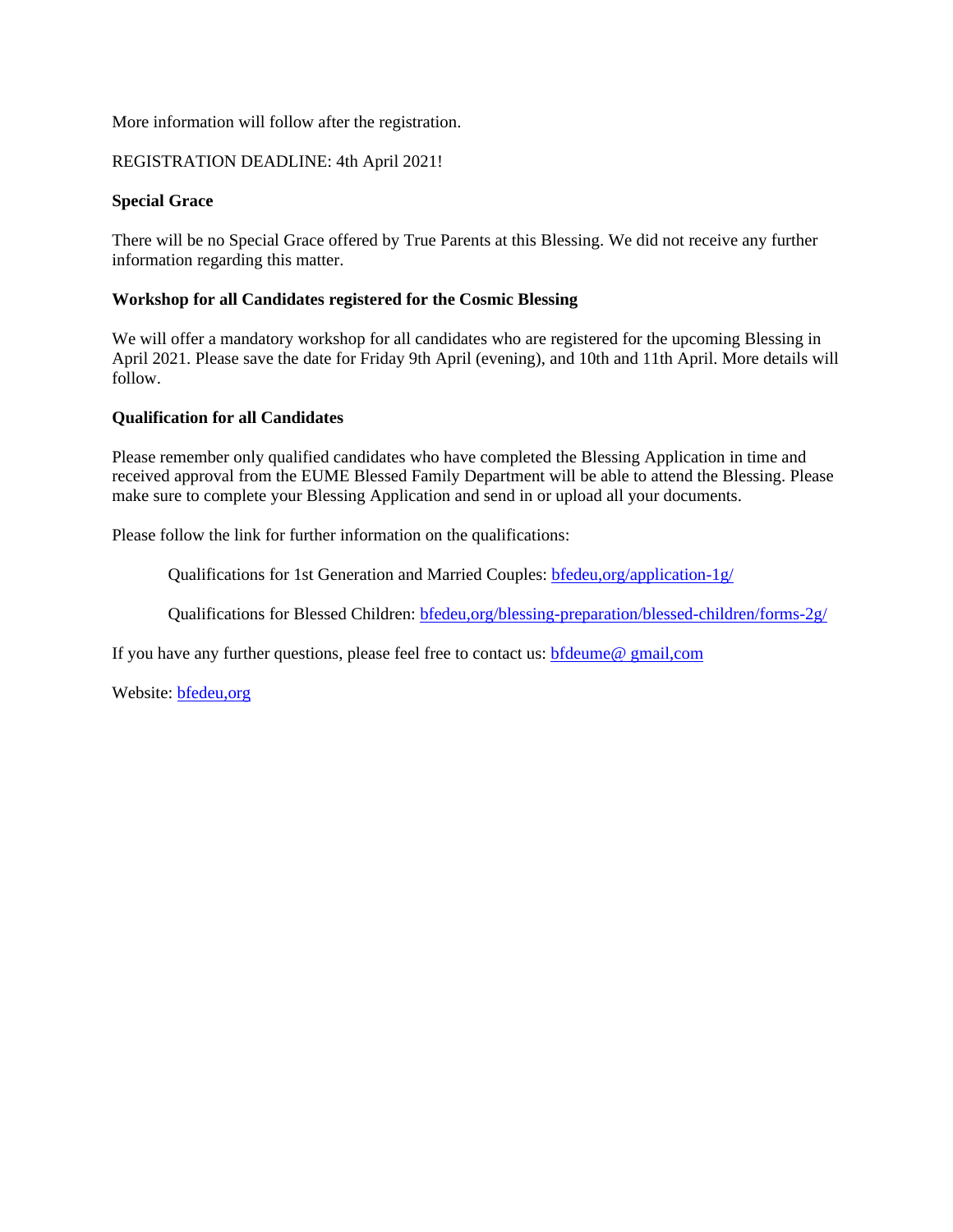| Cosmic Blessing April 2021<br>Pre-registration for EUME Candidates for the Special Blessing on April 25th 2021 in Korea or<br>in local churches.<br>* Required                                                          |
|-------------------------------------------------------------------------------------------------------------------------------------------------------------------------------------------------------------------------|
| First Name*<br>Your answer<br>$\equiv$                                                                                                                                                                                  |
| Last Name*<br>Your answer                                                                                                                                                                                               |
| Email <sup>*</sup><br>Your answer                                                                                                                                                                                       |
| Mobile Phone*<br>Your answer                                                                                                                                                                                            |
| Gender*<br>Male<br>Female                                                                                                                                                                                               |
| Country of Residence<br>Your answer                                                                                                                                                                                     |
| Generation <sup>*</sup><br>1st Generation<br>$\left(\begin{array}{c} 1 \end{array}\right)$<br><b>Blessed Child</b><br>◯ Married Couple<br>Name of your Match / Spouse *                                                 |
| Your answer                                                                                                                                                                                                             |
| Country of your Match / Spouse *<br>Your answer                                                                                                                                                                         |
| About my match / spouse *<br>$\bigcirc$ we are officially matched and we met already in person<br>◯ we are matched but we did not have the chance to meet each other in person yet<br>$\bigcirc$ we are legally married |
| I want to attend the next Blessing $^\mathrm{*}$<br>$\bigcirc$ yes<br>$\bigcap$ not sure                                                                                                                                |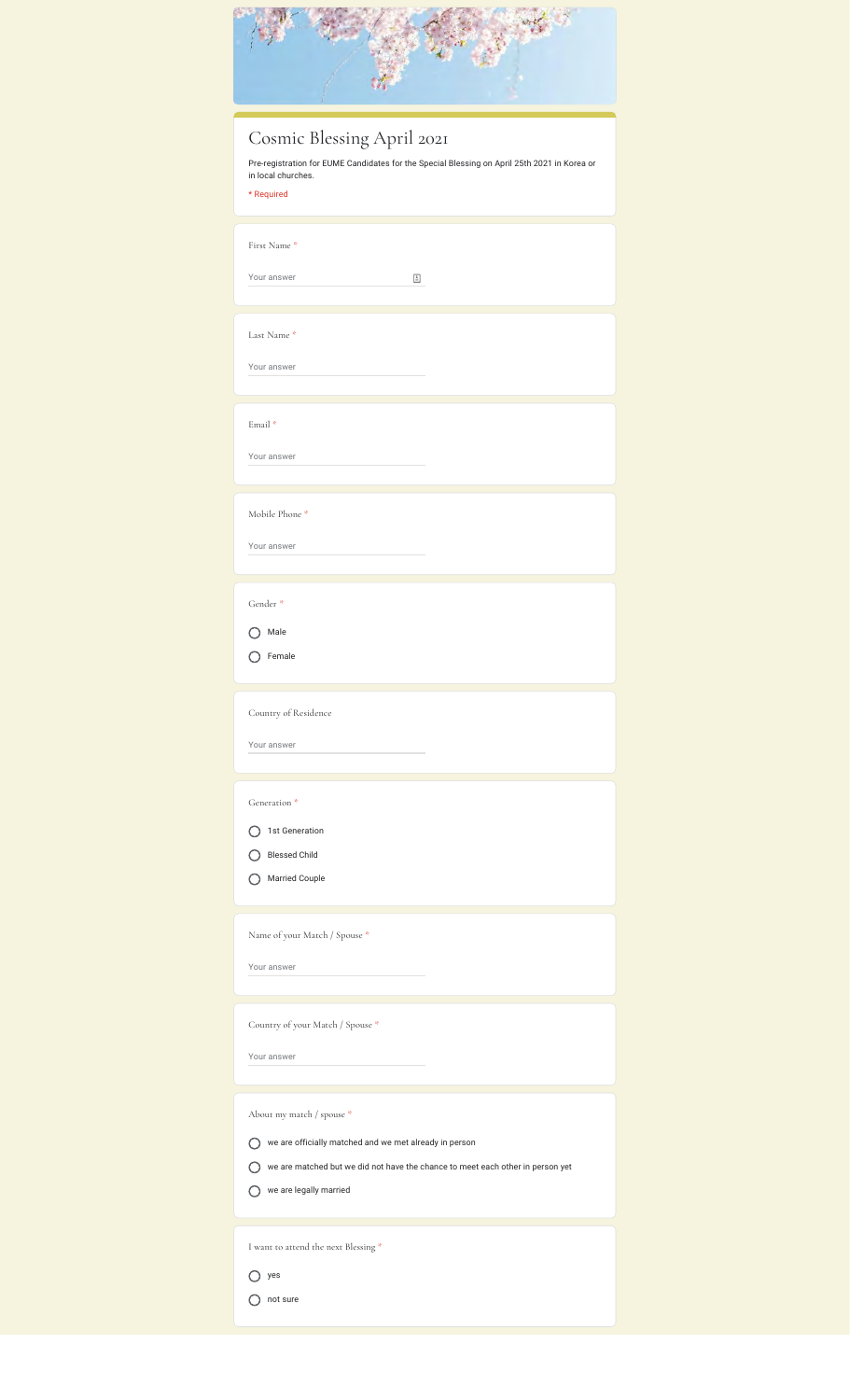| I want to attend the Blessing in *                                                                                                                                                                                                  |
|-------------------------------------------------------------------------------------------------------------------------------------------------------------------------------------------------------------------------------------|
| Korea, CP (only for those who are already in Korea)                                                                                                                                                                                 |
| in a local church                                                                                                                                                                                                                   |
|                                                                                                                                                                                                                                     |
| Please make a suggestion for your preferred local Blessing venue. If you want to receive the<br>Blessing locally please consider to suggest an official Church Center that has a Community<br>leader who can officiate the Blessing |
| Your answer                                                                                                                                                                                                                         |
| I will be able to attend this Blessing together with my partner in the same venue *                                                                                                                                                 |
| Yes                                                                                                                                                                                                                                 |
| No                                                                                                                                                                                                                                  |
| not sure because of Covid19 restrictions                                                                                                                                                                                            |
|                                                                                                                                                                                                                                     |
| Qualifications (Please be aware that only qualified candidates can attend the Blessing) *                                                                                                                                           |
| I completed my Blessing Application (including all necessary conditions)                                                                                                                                                            |
| I am in the process of completing it                                                                                                                                                                                                |
| I am missing some conditions                                                                                                                                                                                                        |
|                                                                                                                                                                                                                                     |
| Comments                                                                                                                                                                                                                            |
| Your answer                                                                                                                                                                                                                         |
|                                                                                                                                                                                                                                     |
| By submitting your registration, you hereby agree that your personal data will be used in<br>accordance to our Privacy Policy : https://sites.google.com/a/europeanoffice.net/uc-<br>europe/privacy-policy *                        |
| I Agree                                                                                                                                                                                                                             |
| Submit                                                                                                                                                                                                                              |
| Never submit passwords through Google Forms.                                                                                                                                                                                        |

This content is neither created nor endorsed by Google. Report Abuse - Terms of Service - Privacy Policy

Google Forms

**COL**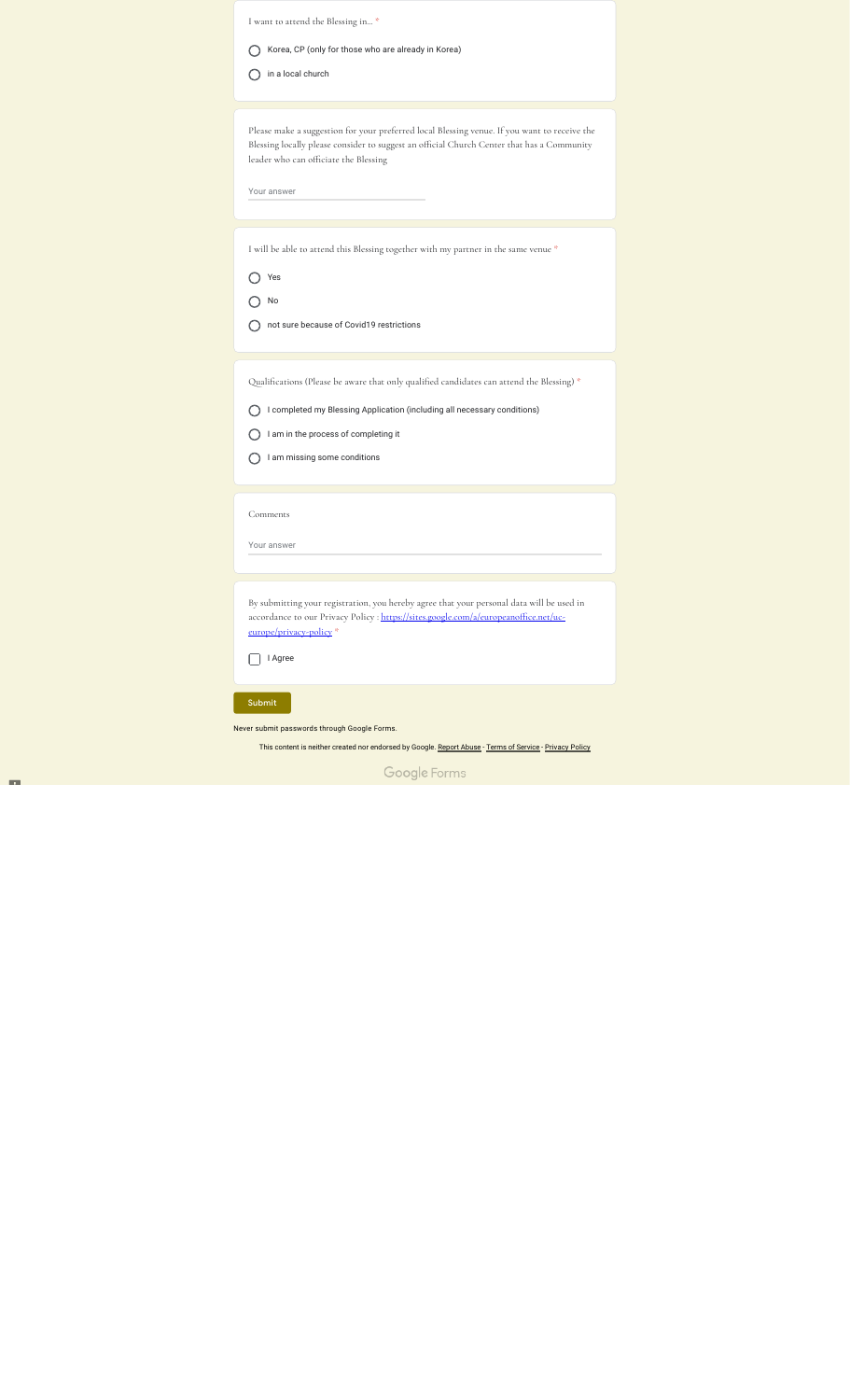# Blessed Family Department

www.bfedeu.org

CONTACT US NEWS EVENTS BLESSING PREPARATION COUPLE SUPPORT

FAMILY SUPPORT LIFESTYLE IN MEMORIAM

## Application Process

There was a time when Reverend Moon himself would match men and women who had, through their commitment to this spiritual path, put their trust in God to work through him as the True Parent; he possessed extraordinary abilities in this area. However, as that method is no longer available to us, Family Federation members seeking to find a match within the faith community, as is our tradition, can now avail themselves of this introduction and matching service. It is presented as a sevenmonth 'Heavenly Courtship" under carefully developed guidelines that aim to ensure that those couples matched by this method will have a beautiful and lasting marriage, blessed by God. It is also designed to minimize the risk of hearts being hurt or broken – a tragic but commonly accepted feature of relationships in society around us. Those seeking a prospective spouse through this system need to fulfill certain qualifications. The requirements for 1 st Generation Matching are as follows:

1. To have had at least one year of active membership before applying, including reaching out to others to share the message of the Divine Principle and promoting the values embodied in True Parents' teachings.

2. To have maintained a lifestyle of sexual purity for at least one year.

3. To have completed a Divine Principle Workshop with the content of a 21 day seminar.

4. To have maintained regular attendance to at least one FFWPU program (e.g. Sunday Service, UPF programs, WFWP program, etc…)

5. To have offered tithing or made a financial contribution on a regular basis.

6. To have demonstrated good character and adequate maturity to be a responsible spouse with self-discipline and the ability to manage one's own life (in terms of study, employment and being selfsufficient) as well as being ready to care for and live for the sake of others.

7. Participate in a Blessing Preparation Workshop. The matching candidate will receive a certificate after participation. \*

8. Make a Confession/ Interview with a person who is qualified and has completed the training program organized by the BFD. This Confession/ Interview should be done before you register for the Matching Website. \*

9. Offer a condition of devotion: 3 days fasting (BFD recommends 7 days fasting). If your health situation does not allow you to fast, please contact your local BFD leader.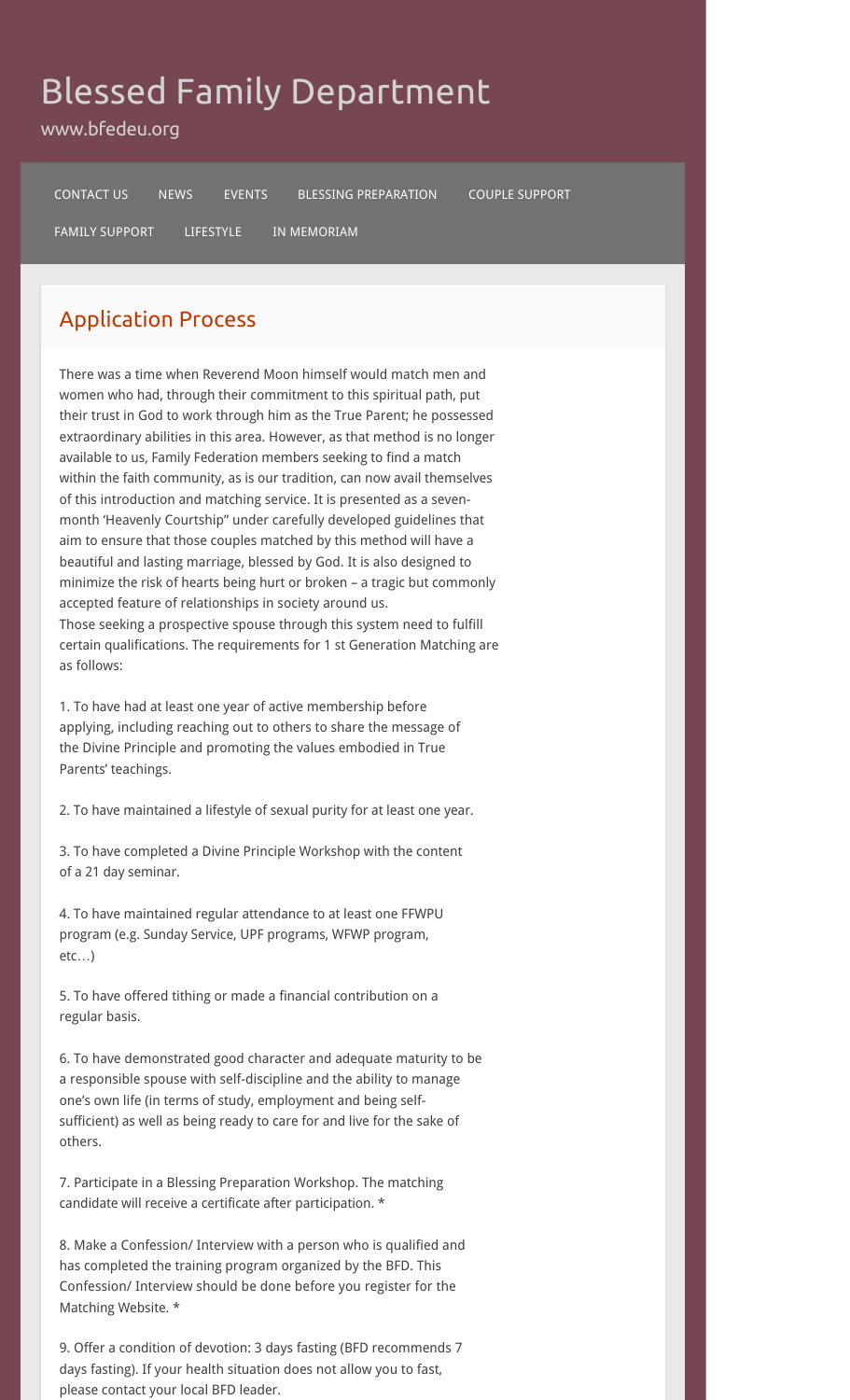10. Take a HIV test and general health check.

11. Fill out and submit the following forms to the BFD representative in your nation:

– EUME Matching Application Form

– My Life Story form (with a personal recommendation from an advocate)

– Photos of matching candidate:

1x portrait photo and

1x full body photo

12. Each Matching Candidate needs a personal Matching Supporter who has to be confirmed by the national BFD leader, and who will help the candidate to find a suitable partner.

### 13. Please register on the International Matching Website www.blessing4u.org

If the matching candidate wishes to be accepted on the Matching Website, please fill out all required fields and upload at least one personal picture.

**\* This document is valid only for two years and after that it needs to be renewed.**

Search …

## Links

International Blessed children Matching Website www.blessing4u.org

Blessing Application Website www.blessingapplication.eu

Treasure of Heaven Ministry www.thm.bfdeu.org

European Second Generation Department www.esgd.org

European UC Website www.uc-eu.org

## News Tags

BFD

Blessed couple

Blessing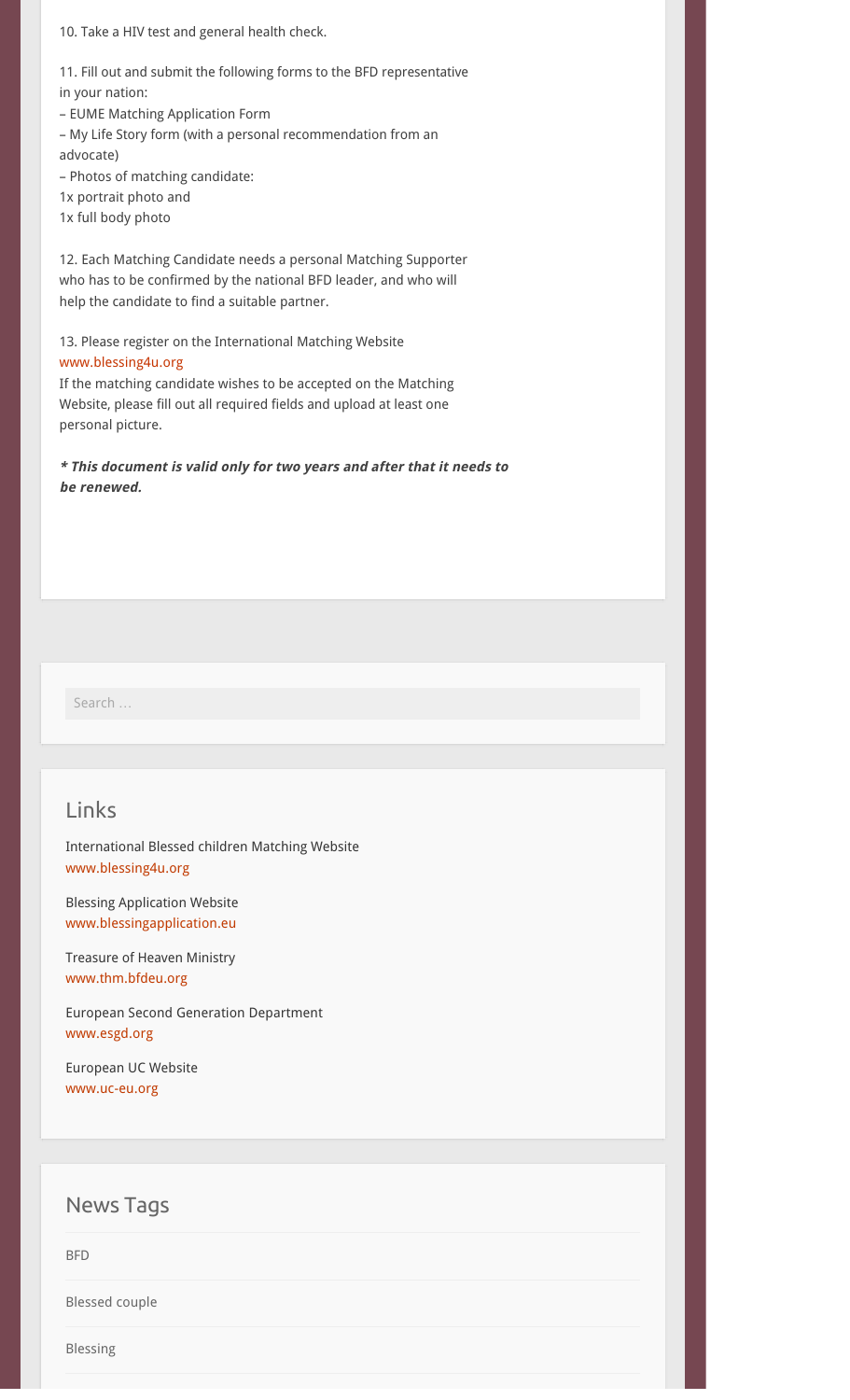| Convocation |                                |                     |  |           |      |
|-------------|--------------------------------|---------------------|--|-----------|------|
|             | Monthly Article Recommendation |                     |  |           |      |
| Parenthood  |                                |                     |  |           |      |
| Seminar     |                                |                     |  |           |      |
| Single      |                                |                     |  |           |      |
|             | Uncategorized                  |                     |  |           |      |
|             |                                |                     |  |           |      |
|             |                                |                     |  |           |      |
| LINKS       | CONTACT                        | <b>BFD MATERIAL</b> |  |           |      |
|             | BLOG AT WORDPRESS.COM.         |                     |  |           |      |
|             |                                |                     |  | F. Follow | 80.8 |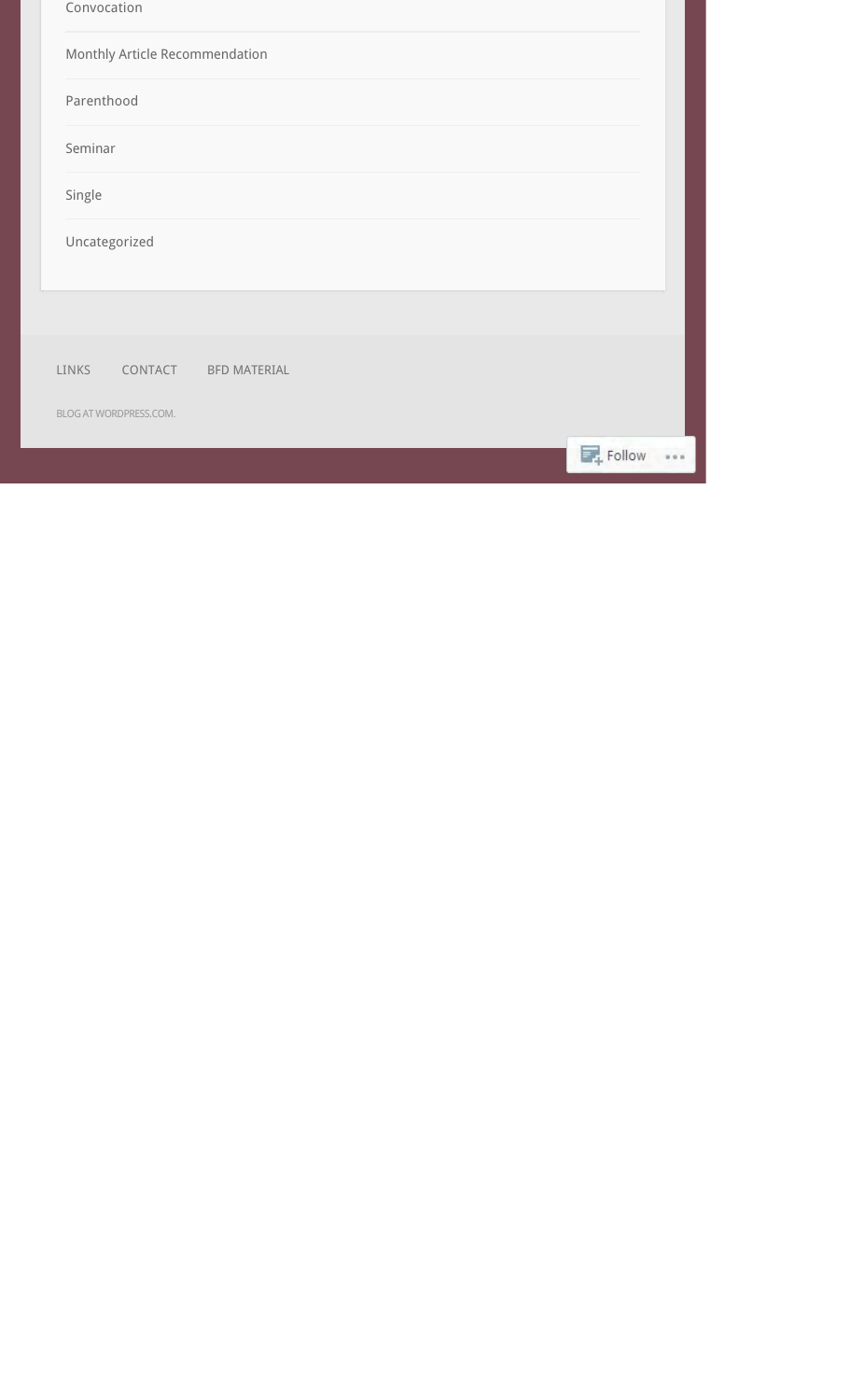# Blessed Family Department

www.bfedeu.org

CONTACT US NEWS EVENTS BLESSING PREPARATION COUPLE SUPPORT

FAMILY SUPPORT LIFESTYLE IN MEMORIAM

# Qualifications

We encourage all those applying for the Matching and Blessing to take time to reflect on the meaning of the Blessing and to prepare seriously for it. True Parents have established the **Cheon-Il**‐**Guk** standard for receiving the Blessing. All Blessed children should prepare, and be guided towards the Blessing, according to this standard.

## CIG Standard

- Blessing candidates must be pure. Any mistakes in the sexual area should be resolved prior to the matching and blessing.
- Blessing candidates should be willing to cross cultural, national and racial boundaries.
- Blessing candidates must be committed to keeping the Blessing for eternity to love his/her spouse and build a God-centered family together.
- They must be willing to lead a life of public service after the Blessing.
- They must be at least 18 years old.
- They must have received approval by the Second Generation Blessing Department to go to the Blessing (Candidates are qualified after completing their Blessing Application)

## Blessing Application

All Blessed Children Blessing Candidates must complete this requirements below (Blessing Application) in order to be eligible for the Blessing.

In order to best assist the candidate in their preparation for the matching and blessing, we strongly recommend to register on our Blessing Application Website and to upload all personal information.

## www.blessingapplication.eu

## **To be uploaded on the Application Website:**

- **Personal Details and Family Form**
- 2 full size photographs, Portrait and full body
- Health Certificate (including AIDS Test)
- **Individual interview / confession**
- In depth understanding of Divine Principle (21 day workshop)
- **Participation in a Blessing workshop**
- Completion of a 3 day fast

Please follow this link for more information and details on the Blessing application